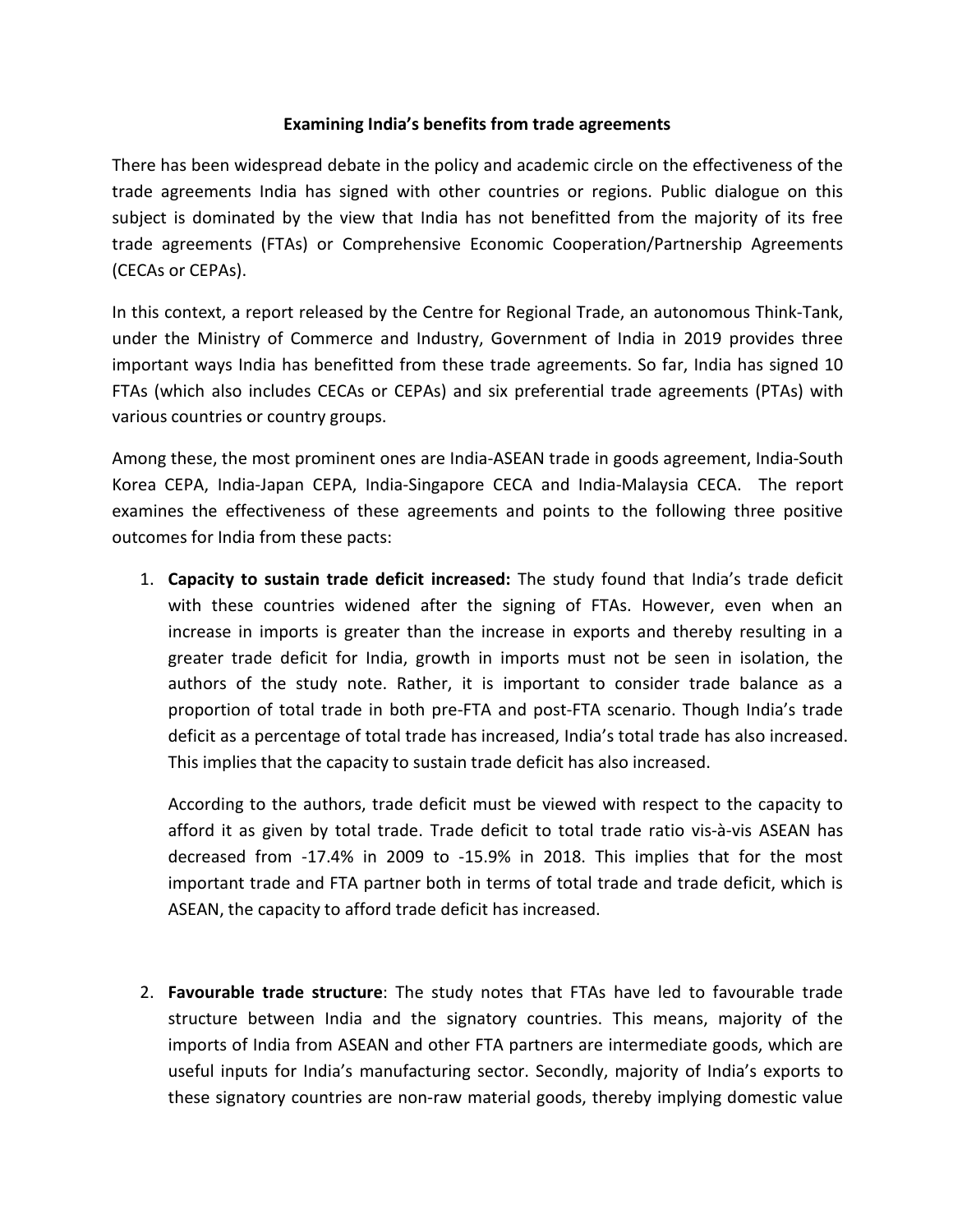addition in India. First, India's exports are primarily accounted for by non-raw materials with respect to each FTA partner. It ranges between 78% to 96%. In the case of ASEAN, non- raw materials account for 78% of total exports to ASEAN. Second, India's imports are primarily accounted for by non-consumer goods with respect to each FTA partner. It ranges between 78% to 89%. In the case of ASEAN, non-consumer goods account for 84 percent of total imports from ASEAN.

3. **Saving of foreign exchange:** The study found that India has benefitted byreducing its import bill and thereby saving precious foreign exchange by signing FTAs with partner countries. According to the study, had India not signed FTAs with ASEAN, Japan, Singapore and South Korea, India would have imported the same goods from other countries at significantly high unit value, thereby increasing our cost of imports.

The study also provides policy suggestions that need to be considered while signing FTAs in future. While signing FTAs in future, both the sides should set up a working committee system with periodic meetings for collective resolution of disagreements. This committee should be supported by a sound dispute redressal system to facilitate the working of the agreement.

Before entering into FTAs, the government should launch a consultative mechanism across all relevant ministries and departments, besides non-government stake-holders, particularly the industry. The government should also hold a comprehensive consultation with state governments.

In future, India should focus on those regions or countries with whom trade linkages are still relatively low. Some of these regions are Eurasia, including Central Asia; South Asia; Africa and Latin America.

Detailed report can be accessed from:

[https://www.crt.org.in/India's%20FTAs%20Rajeev%20Kher%20&%20Ram%20Upendra%20Das%20CRT%](https://www.crt.org.in/India) 20RPP%20No.1%202019.pdf

**Notifications**

## **Press Information Bureau, Government of India**

Revitalizing fertilizer industry